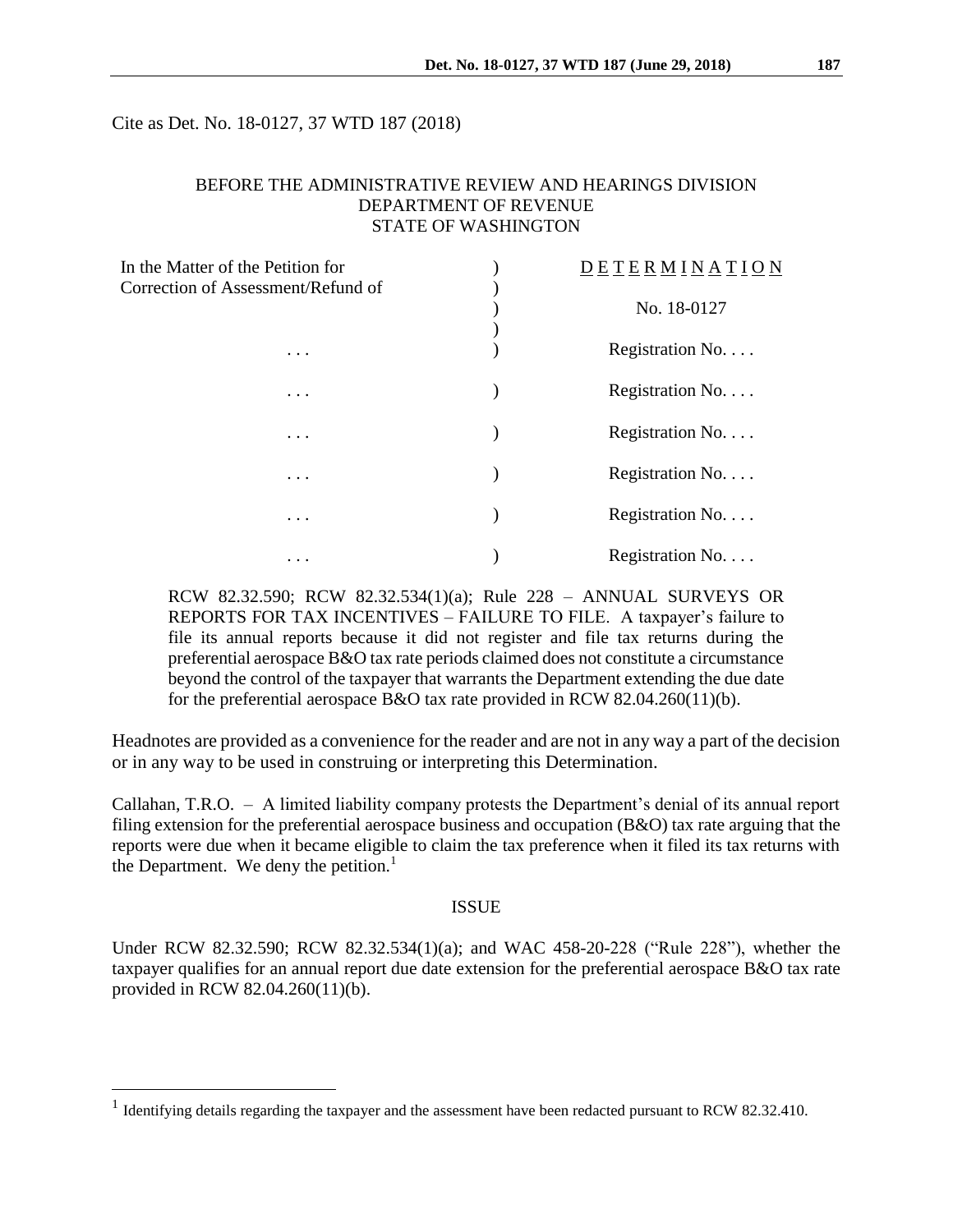#### FINDINGS OF FACT

... ("Taxpayer"), headquartered [out-of-state], sells aerospace tooling and component parts at retail.<sup>2</sup> On March 2, 2017, the Department received Taxpayer's Voluntary Disclosure Program application. On April 18, 2017, Taxpayer and the Department entered into Voluntary Disclosure Agreement No. . .. (the "Agreement") for the period of January 1, 2013, through March 31, 2017 (the "Audit Period").<sup>3</sup>

The Agreement required Taxpayer to register with the Department, and to provide detailed gross income figures for the Audit Period by May 1, 2017. The Agreement provided that the Department would waive the five percent unregistered business penalty, the five percent substantially underpaid tax penalty, and the twenty-nine percent late payment penalty. The Agreement instructed Taxpayer to file its excise tax returns in accordance with the written reporting instructions, if any, provided with the tax assessment, beginning with the Quarter Two return, which was due on or before July 31, 2017.

On August 31, 2017, the Audit Division issued an assessment (the "Assessment") against Taxpayer for the Audit Period for \$ . . . . <sup>4</sup> The Assessment comprised the following:

|               |     | 2013                  | 2014                             | 2015                             | 2016                             | 2017                             | Total          |
|---------------|-----|-----------------------|----------------------------------|----------------------------------|----------------------------------|----------------------------------|----------------|
| retailing     | B&O | $\$\ldots$            | $\mathfrak{d} \ldots$            | $\$\ldots$                       | $\$\ldots$                       | $\mathbb{S}$                     | $\$\ldots$     |
| tax           |     |                       |                                  |                                  |                                  |                                  |                |
| retailing     |     | $\$\ldots$            | $\mathfrak{d} \cdot \cdot \cdot$ | $\S$                             | $\mathfrak{D} \cdot \cdot \cdot$ | $\mathfrak{d} \cdot \cdot \cdot$ | φ              |
| aerospace B&O |     |                       |                                  |                                  |                                  |                                  |                |
| tax           |     |                       |                                  |                                  |                                  |                                  |                |
| interest      |     | $\mathfrak{d} \ldots$ | $\mathfrak{D}$                   | $\mathfrak{D} \cdot \cdot \cdot$ | $\mathfrak{d} \ldots$            | $\mathfrak{D}$                   | $\mathfrak{D}$ |
| Total         |     | $\mathcal{D}$         | $\mathfrak{D}$                   | $\mathcal{D}$                    | $\mathcal{D}$                    | $\mathfrak{D}$                   | $\mathcal{D}$  |

Audit assessed retailing B&O tax on Taxpayer's gross sales of aerospace tooling sold to Washington manufacturers for the manufacturers' own use, for the period of January 1, 2013, through December 31, 2015, because Taxpayer did not submit its annual reports timely to qualify for the preferential retailing aerospace B&O tax rate.<sup>5</sup> Audit assessed retailing aerospace B&O tax for tax years 2016 and 2017.

<sup>2</sup> . . . headquartered [out-of-state]. . . . headquartered [out-of-state]. . . . headquartered [out-of-state]. . . . headquartered [out-of-state]. . . . headquartered [out-of-state].

 $3 \ldots$  and the Department entered into Voluntary Disclosure Agreement No. . . . for the period of January 1, 2015, through March 31, 2017, on April 21, 2017. . . . and the Department entered into Voluntary Disclosure Agreement No. . . . for the period of February 14, 2014, through March 31, 2017, on April 21, 2017. . . . and the Department entered into Voluntary Disclosure Agreement No. . . . for the period of January 1, 2014, through March 31, 2017, on April 4, 2017. . . . and the Department entered into Voluntary Disclosure Agreement No. . . . for the period of January 1, 2013, through March 31, 2017, on May 25, 2017. . . . and the Department entered into Voluntary Disclosure Agreement No. . . . for the period of January 1, 2013, through March 31, 2017, on April 4, 2017.

<sup>4</sup> The assessment to . . . issued on August 31, 2017, consisted of \$ . . . in retailing B&O tax, and \$ . . . interest for 2015. The assessment to  $\ldots$  issued on August 31, 2017, consisted of \$  $\ldots$  in retailing B&O tax for 2014 and 2015, \$  $\ldots$  in retailing aerospace B&O tax for 2016, and \$ . . . in interest. The assessment to . . . issued on August 31, 2017, consisted of  $\$\ldots$  in retailing B&O tax for 2014 and 2015,  $\$\ldots$  in retailing aerospace B&O tax for 2016 and 2017, and  $\$\ldots$ in interest. The assessment to . . . issued on September 26, 2017, consisted of \$ . . . in small business credit, \$ . . . in retailing B&O tax for 2014 and 2015, \$ . . . in retailing aerospace B&O tax for 2016 and 2017, and \$ . . . in interest, which was paid in full. The assessment to . . . issued on August 31, 2017, consisted of \$ . . . in retailing B&O tax for 2013 through 2015, \$ . . . in retailing aerospace B&O tax for 2016 and 2017, and \$ . . . in interest. <sup>5</sup> Audit Schedule 2.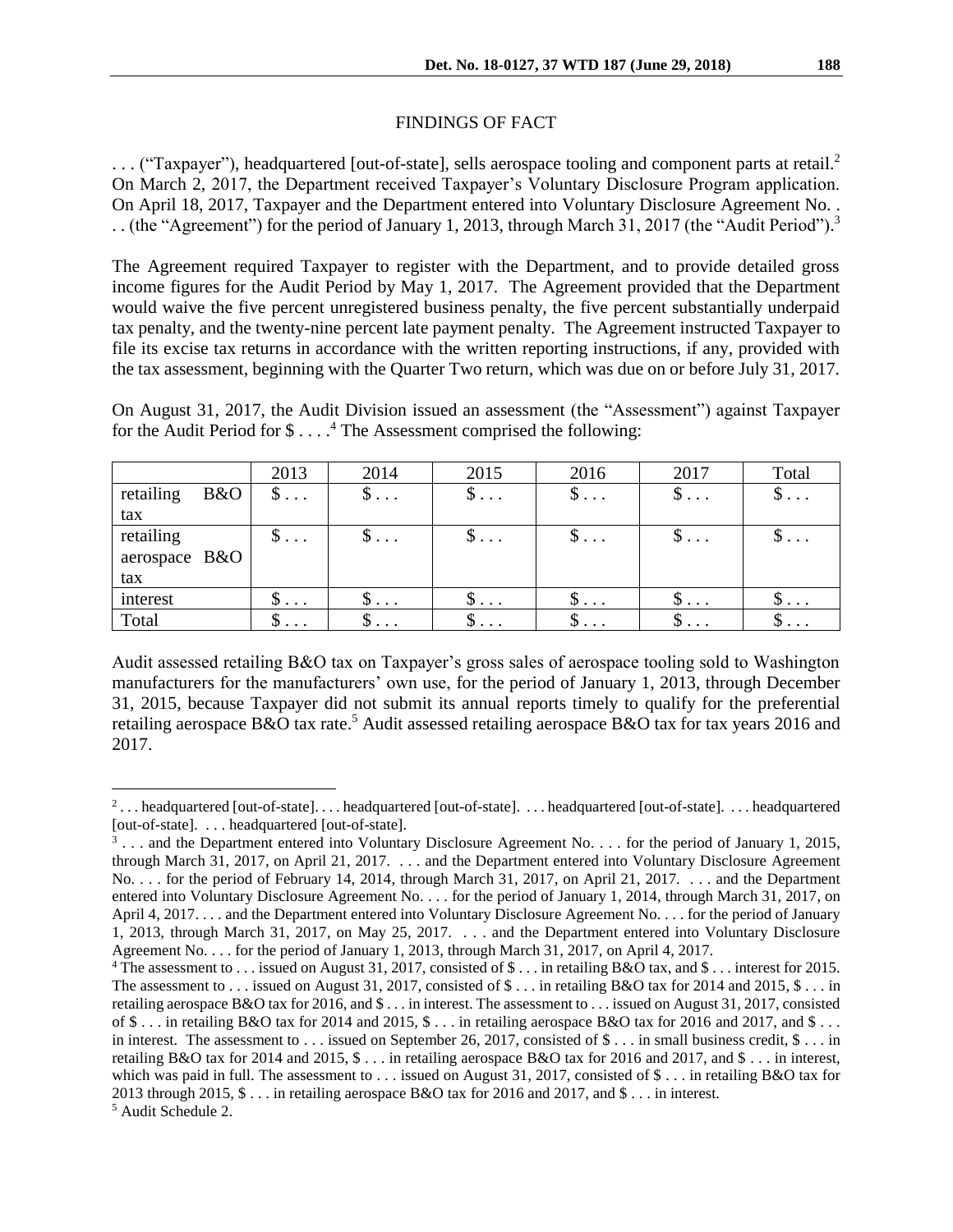Audit did not assess retail sales tax on Taxpayer's gross sales of aerospace tooling sold to Washington manufacturers because Taxpayer's sales qualified for the machinery and equipment retail sales tax deduction under RCW 82.08.02565.

Taxpayer asserts that it should be classified under the preferential aerospace B&O tax rate for the period of January 1, 2013, through December 31, 2015. 6

Persons reporting under the preferential aerospace manufacturing B&O tax rate are required by RCW 82.32.534 to file annual reports (the "Reports") by May 31st of the year following any calendar year in which a person becomes eligible to claim the tax preference.

Taxpayer submitted such Reports for tax years 2015 and 2016 on July 28, 2017. (Taxpayer did not submit Reports for 2013 and 2014.) Audit granted Taxpayer an extension for filing its 2016 Report, but did not grant extensions for tax years 2013 through 2015.

Taxpayer timely petitioned the Department's Administrative Review and Hearings Division (ARHD) for correction of the Assessment.

### ANALYSIS

RCW 82.04.220 imposes the B&O tax "for the act or privilege of engaging in business activities" in Washington State. The tax is based on "value of products, gross proceeds of sale, or gross income of the business." RCW 82.04.220. RCW 82.04.250 states that retailing B&O tax is imposed "[u]pon every person engaging within this state in the business of making sales at retail."

However, a preferential B&O tax rate of 0.2904 percent, is available for persons "making sales, at retail or wholesale, of commercial airplanes or components of such airplanes, manufactured by the seller." RCW 82.04.260(11)(a)(ii). Beginning July 1, 2008, the same preferential rate, or 0.2904 percent, applies to persons, "engaging within this state in the business of manufacturing tooling specifically designed for use in manufacturing commercial airplanes or components of such airplanes, or making sales, at retail or wholesale, of such tooling manufactured by the seller, . . ." RCW 82.04.260(11)(b).

A taxpayer claiming the preferential B&O tax rate for selling aerospace tooling must file a complete an annual report with the Department under RCW 82.32.850. RCW 82.04.260(11)(d). "The report is due by May 31st of the year following any calendar year in which the taxpayer becomes eligible to claim the tax preference. . . ." RCW 82.32.534(1)(a). *See* Det. No. 15-0125, 35 WTD 66 (2016).

The Department may extend the due date for timely filing of annual tax preference reports as provided in RCW 82.32.590. RCW 82.32.590 authorizes the Department to grant a thirty-day extension, where it finds that the failure to file the annual report was the result of circumstances beyond the control of

 $6...$  asserts that it should be classified under the preferential aerospace B&O tax rate for the period of January 1, 2015, through December 31, 2015. . . . asserts that it should be classified under the preferential aerospace B&O tax rate for the period of February 14, 2014, through December 31, 2015. . . . asserts that it should be classified under the preferential aerospace B&O tax rate for the period of January 1, 2014, through December 31, 2015. . . . asserts that it should be classified under the preferential aerospace B&O tax rate for the period of January 1, 2013, through December 31, 2015. . . . asserts that it should be classified under the preferential aerospace B&O tax rate for the period of January 1, 2013, through December 31, 2015.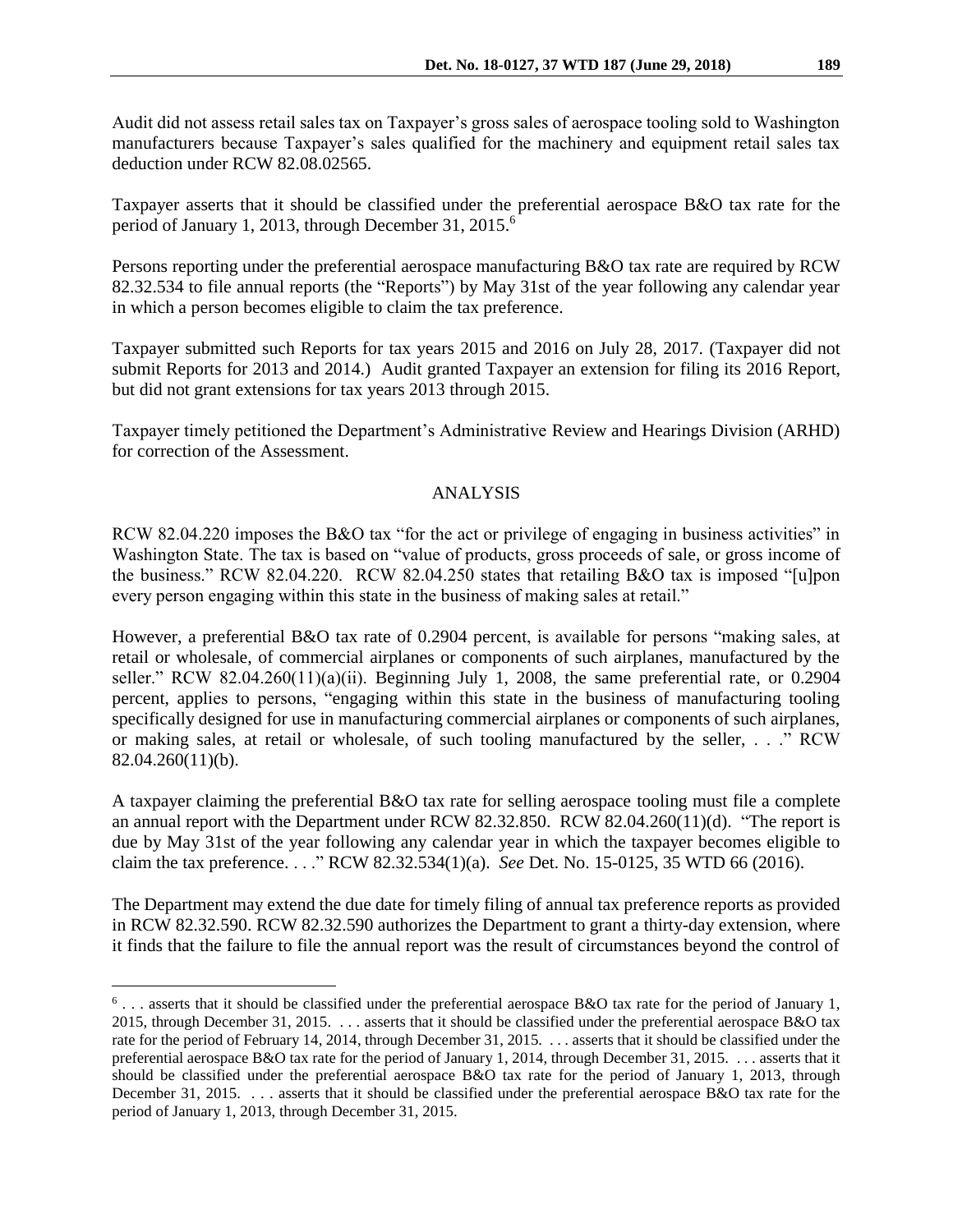Here, for tax periods of 2013 through 2015, Taxpayer became eligible to claim the tax preference in 2013 through 2015, and should have filed the Reports by May  $31<sup>st</sup>$  following the years it became eligible to claim the tax preference. RCW 82.04.260(11)(d). Taxpayer failed to file its Reports for tax periods of 2013 through 2015 because Taxpayer it did not register and file tax returns during those periods. This is not a circumstance beyond the Taxpayer's control. *See.* Det. No. 15-0215, 35 WTD 66 (2016).

Taxpayer argues that it did not become "eligible to claim" the tax preference until it filed its returns with the Department in 2017; therefore, the Reports for the tax periods of 2013 through 2015 were not be due under RCW 82.32.534(1)(a) until May 31, 2018. We addressed this argument in Det. No. 15- 0125, 35 WTD 66 (2016).

In 35 WTD 66, the taxpayer did not originally report its income under the preferential aerospace B&O tax rate for tax year 2009. In 2013, the taxpayer asked the Department to allow the taxpayer to claim the preferential aerospace B&O tax rate for tax year 2009. The taxpayer argued that the annual report for 2009 was not due until March 31, 2014, because it did not begin to claim the tax preference until 2013. We rejected the taxpayer's argument and concluded that the taxpayer was not entitled to the preferential aerospace B&O tax rate for tax year 2009 because the taxpayer did not claim the preferential aerospace B&O tax rate when it became eligible to claim the tax preference in 2010 under RCW 82.04.260(11). Similar here, Taxpayer failed to timely claim the preferential aerospace B&O tax rate for tax periods of 2013 through 2015 by not filing the Reports by May 31<sup>st</sup> following the years it was eligible to claim the tax preference.

Taxpayer next argues that the Department's denial of its preferential aerospace B&O tax rate for tax periods of 2013 through 2015 contradicts the intent of the Department's Voluntary Disclosure Program.

The Washington tax system is based largely on voluntary compliance. The Revenue Act imposes on taxpayers the responsibility to inform themselves about applicable tax laws, register with the Department, and accurately and timely pay taxes. RCW 82.32A.030

The Department of Revenue's Voluntary Disclosure Program encourages unregistered businesses to comply with Washington tax laws and to voluntarily register and pay prior tax obligations.<sup>7</sup> Under the Department's Voluntary Disclosure Program, taxpayers can enter into an agreement whereby the taxpayer voluntarily discloses its taxable activities for the current year, plus the preceding four years and the Department agrees to limit its review to this period and partially or fully waive applicable penalties. *See* Det. No. 14-0397, 34 WTD 332 (2015). The Voluntary Disclosure Program does not extend a taxpayer's annual report filing deadline because it is not the intent of the program, which is to encourage voluntary disclosure of a taxpayer's taxable activities. Here, the Department waived the penalties that would be assessed otherwise pursuant to the Agreement.

<sup>7</sup> Department of Revenue, [https://dor.wa.gov/doing-business/register-my-business/voluntary-disclosure](https://dor.wa.gov/doing-business/register-my-business/voluntary-disclosure-program#overview)[program#overview.](https://dor.wa.gov/doing-business/register-my-business/voluntary-disclosure-program#overview)